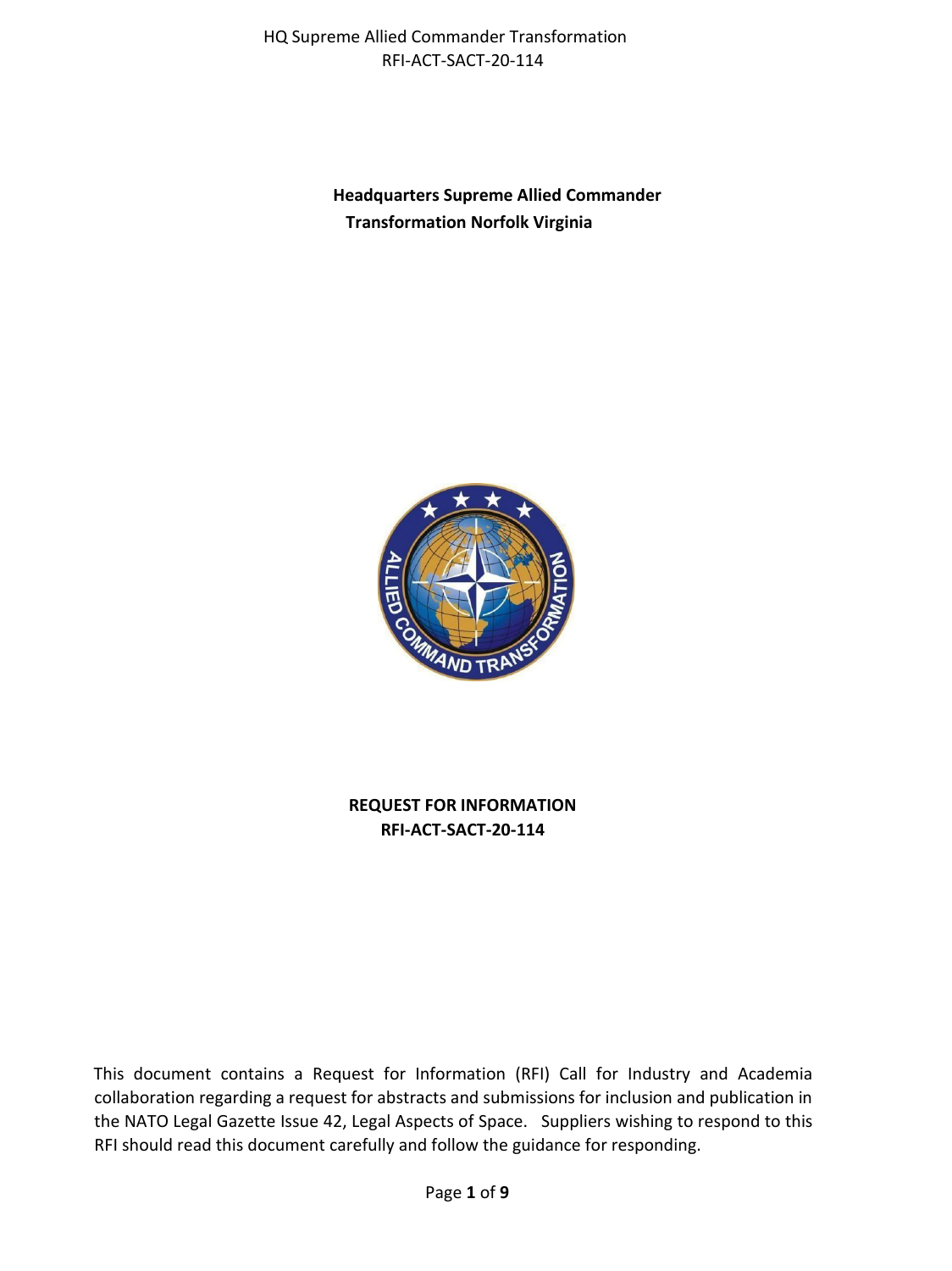| General Information                                                        |                                                                                                                                                                                                                                                                                                                                                                                                                                           |  |
|----------------------------------------------------------------------------|-------------------------------------------------------------------------------------------------------------------------------------------------------------------------------------------------------------------------------------------------------------------------------------------------------------------------------------------------------------------------------------------------------------------------------------------|--|
| <b>Request For Information No.</b>                                         | 20-114                                                                                                                                                                                                                                                                                                                                                                                                                                    |  |
| <b>Project Title</b>                                                       | <b>NATO Legal Gazette: Issue 42</b><br><b>Legal Aspects of Space</b>                                                                                                                                                                                                                                                                                                                                                                      |  |
| Due date for submission of<br>requested information                        | 15 Jan 2021                                                                                                                                                                                                                                                                                                                                                                                                                               |  |
| Contracting Office Address                                                 | NATO, Headquarters Supreme Allied Commander Transformation<br>(HQ SACT)<br>Purchasing & Contracting Suite 100<br>7857 Blandy Rd, Norfolk, VA, 23511-2490                                                                                                                                                                                                                                                                                  |  |
| Contracting Points of Contact                                              | Ms Tonya Bonilla e-mail:<br>1.<br>tonya.bonilla@act.nato.int<br>Tel : +1 757 747 3575<br>Ms Catherine Giglio e-mail:<br>2.<br>catherine.giglio@act.nato.int<br>Tel :+1 757 747 3856                                                                                                                                                                                                                                                       |  |
| Points of Contact for technical<br>inquiries and submission of<br>articles | Primary:<br>Butch Bracknell HQ SACT Asst Legal Advisor (Asst Editor)<br>٠<br>Tel: +1 (757) 747-3260, E-mail:<br>robert.bracknell@act.nato.int<br>Alternates to be CCd::<br>Mette Hartov, Deputy Legal Advisor (Editor-in-Chief)<br>٠<br>Tel: +1(757)747-3883<br>Email: Mette.Hartov@act.nato.int<br>٠<br>Galateia Gialitaki, HQ SACT SEE Legal Assistant (Asst<br>Editor) Tel: +32-6544-4388, Email:<br>Galateia.Gialitaki@shape.nato.int |  |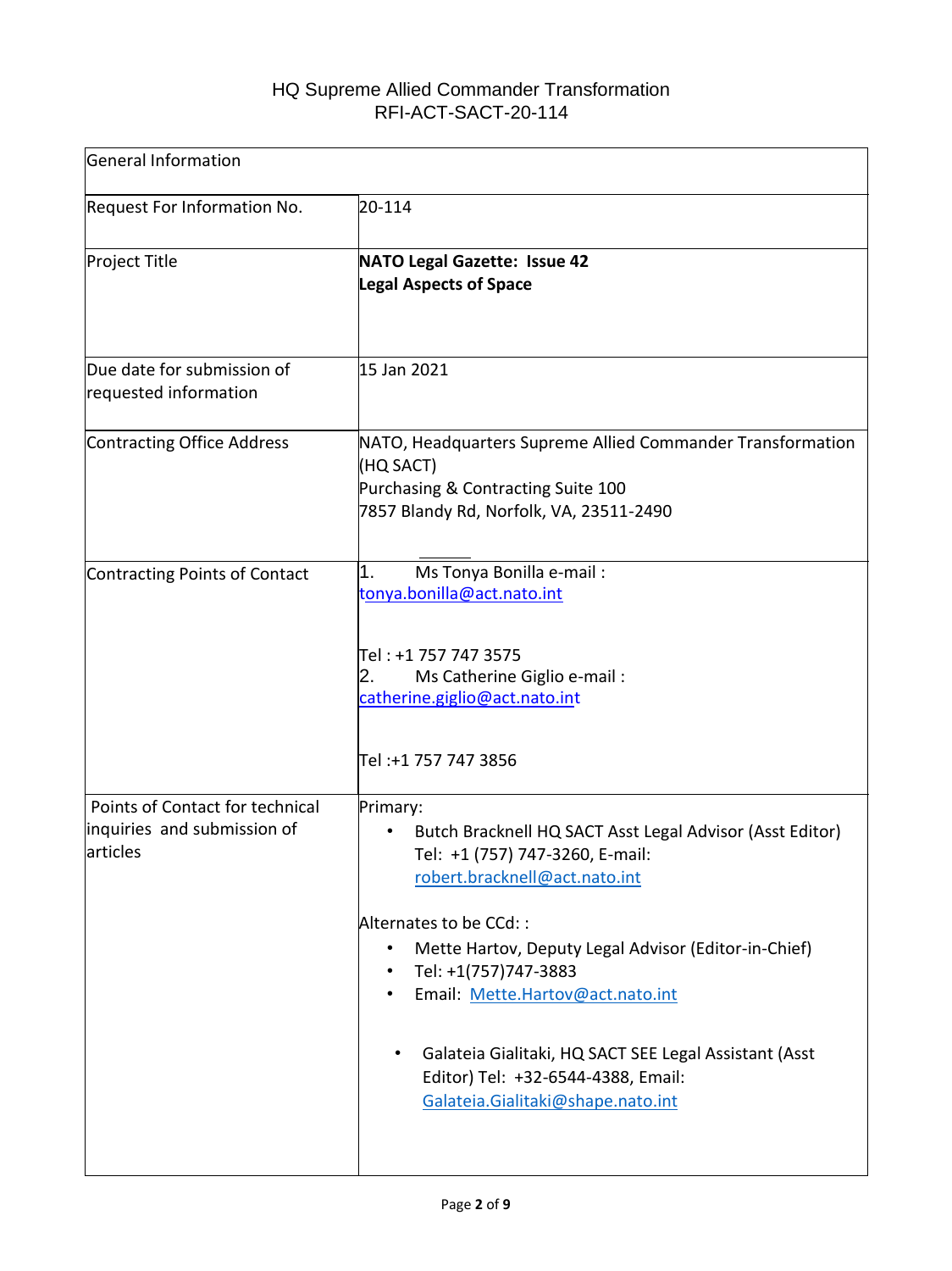### 2 – INTRODUCTION

- 2.1 Summary. Headquarters Supreme Allied Commander Transformation (HQ SACT) is issuing this Request for Information (RFI) announcement in order to request abstracts and submissions for inclusion and publication in the *NATO Legal Gazette Issue* 42, Legal Aspects of Space.
- 2.2 Disclaimer. The purpose of this RFI is to inform authors -- academic professionals, legal practitioners and other professionals -- specialized in Space **in industry, academia, international organizations, or government**, of the opportunity to publish articles in Issue 42 of the **NATO Legal Gazette**. This request for information does not constitute a commitment to issue a future request for proposal (RFP) or engage in procurement activities. HQ SACT has not made a commitment to procure any items, and release of this RFI shall not be construed as such a commitment, nor as authorization to incur cost for which reimbursement will be required or sought. Further, respondents are advised that HQ SACT will not pay for any information or administrative costs incurred in responding to this RFI. The costs for responding to this RFI shall be borne solely by the responding party. Not responding to this RFI does not preclude participation in any subsequent RFP if issued in the future.

### 3 – GENERAL BACKGROUND:

The **[NATO Legal Gazette](https://www.act.nato.int/images/stories/media/doclibrary/legal_gazette_38.pdf)** [i](https://www.act.nato.int/images/stories/media/doclibrary/legal_gazette_38.pdf)s an educational outreach publication produced by the HQ SACT Legal Office in Norfolk, Virginia. HQ SACT is the command element of Allied Command Transformation, which has the mission to contribute to preserving the peace, security and territorial integrity of Alliance member states by leading the transformation of military structures, forces, capabilities and doctrines.

The NATO Legal Gazette contains thematically organized articles usually written by authors, who are military or civilian legal personnel working at NATO or in the governments of NATO and partner nations, as well as academic commentators and industry professionals. Its purpose is to share articles of significance for the NATO and national legal communities and connect legal professionals of the Alliance, including Alliance nations. The **NATO Legal Gazette** is not a formal NATO document approved by all NATO nations. Its articles do not represent the official opinions or positions of NATO or individual governments. **NATO Legal Gazette** articles are expected to be between 1500-5000 words, but in exceptional cases, longer pieces may be considered.

### 4 - DESCRIPTION OF THE PROJECT

4.1 Issue 42 will address the legal aspects of strategic, intelligence, security and military applications of space. Authors are invited to submit articles on legal aspects germane to the Supreme Allied Commander Transformation's mission of Alliance Warfare Development, capability development, disruptive technologies, strategic futures, and joint force development, including education and training. "Capability development" includes a focus on emerging and disruptive technologies in space, operational concepts using space to support strategic, intelligence, military and security applications of space, and the international law applicable to space, including treaty regimes and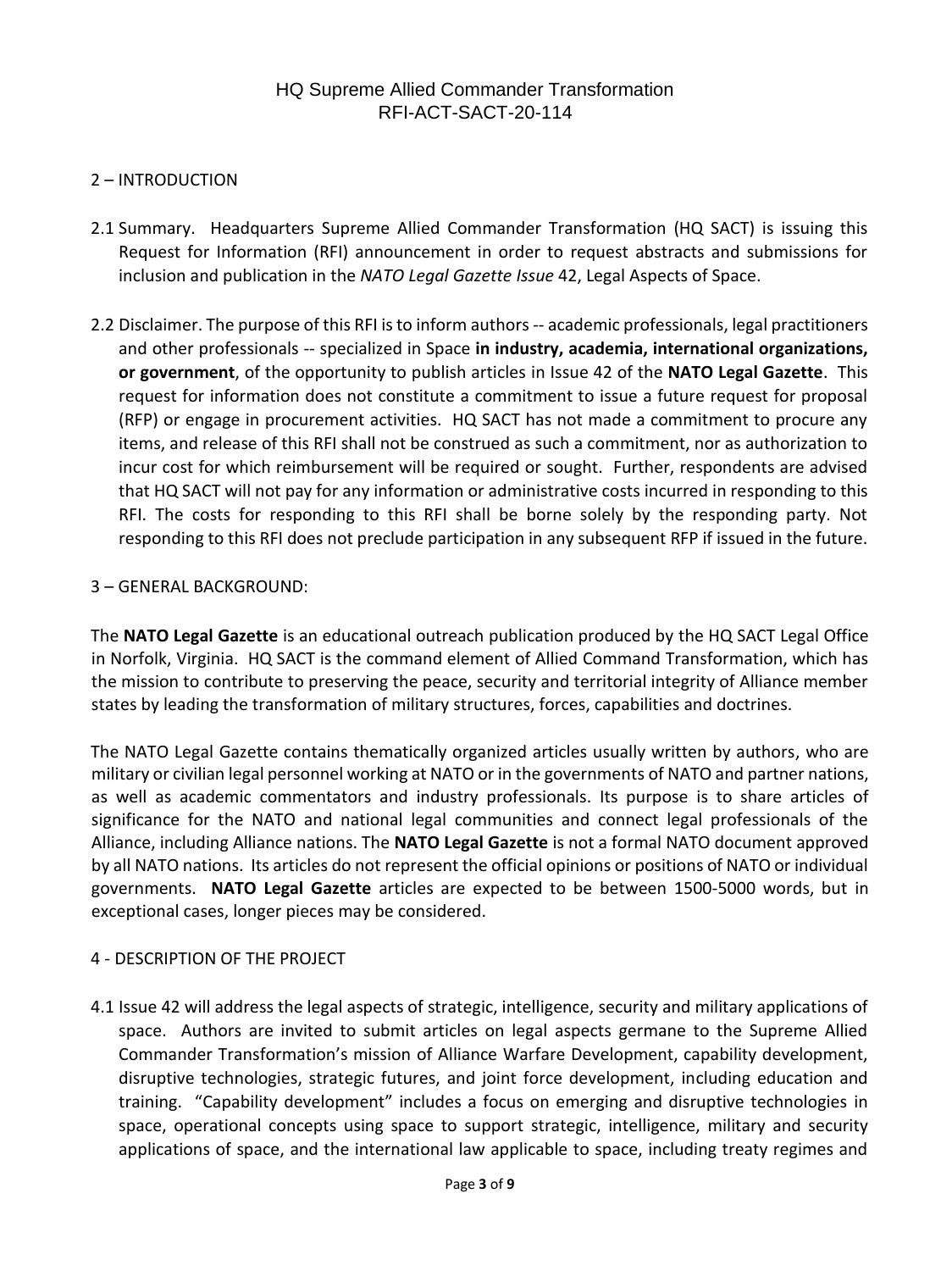proposals for instruments covering gaps in the law governing this new security domain. The international law concerning competition for economic resources in space is particularly apropos and welcome.

### 4.2 Timeline

| a. Expression of intent to submit abstract:        | 15 Dec 2020  |
|----------------------------------------------------|--------------|
| b. Submission of abstracts to HQ SACT              | 22 Jan 2021  |
| c. Notification of authors of selection to publish | 5 Feb 2021   |
| d. Submission of first draft to HQ SACT            | 23 Apr 2021  |
| e. Return of edited drafts to authors              | 28 May 2021  |
| f. Submission of final draft to HQ SACT            | 18 June 2021 |
| g. Publication of NATO Legal Gazette Issue 42      | 1 July 2021  |
|                                                    |              |

### 5 - REQUESTED INFORMATION

- 5.1 Intent. The intent of this RFI is to issue a call for submissions on the topic described herein.
- 5.2 Answers to the RFI. The answers (limited-scope abstracts, limited to 300 words) to this RFI should be submitted via email to the POCs (email to Mr. Bracknell and Ms. Gialitaki, copy to Ms. Bonilla and Ms. Hartov) by completion of the attached Annex A RFI template and instructions, and should be supplemented with a copy of the author's or co-authors' CV(s) including one academic or professional reference for each author/co-author.
- 5.3 Follow-on. Post-submission and post-selection, RFI respondents may be contacted to provide detailed information on their proposals and may be offered the opportunity to publish in Issue 42 of the NATO Legal Gazette. HQ SACT will select articles for editing and publication.

5.4 Selection Criteria. Selection of articles for publication will be based on pre-screening of abstracts. Down selection will be based upon five specific criteria, weighted in descending order:

a. Relevance of the topic to NATO innovation and transformation (hereafter

"transformation");

- c. Relevance of the topic to national military and security transformation applications of space;
- d. Relevance of the topic to NATO;
- e. Quality of written submission (writing quality, ease of editing, etc.);
- f. Timeliness of submissions.
- 5.5 Copyright and licensing. RFI respondents must be willing to partake in an iterative editing process prior to publication. Authors may retain copyright to their written work but assign to HQ SACT a permanent, limitless and cost-free license to publish the articles and to use the articles in the future for authorized NATO purposes (example: reference materials for NATO courses, etc.). Additional details will be found in a detailed bilateral publication agreement.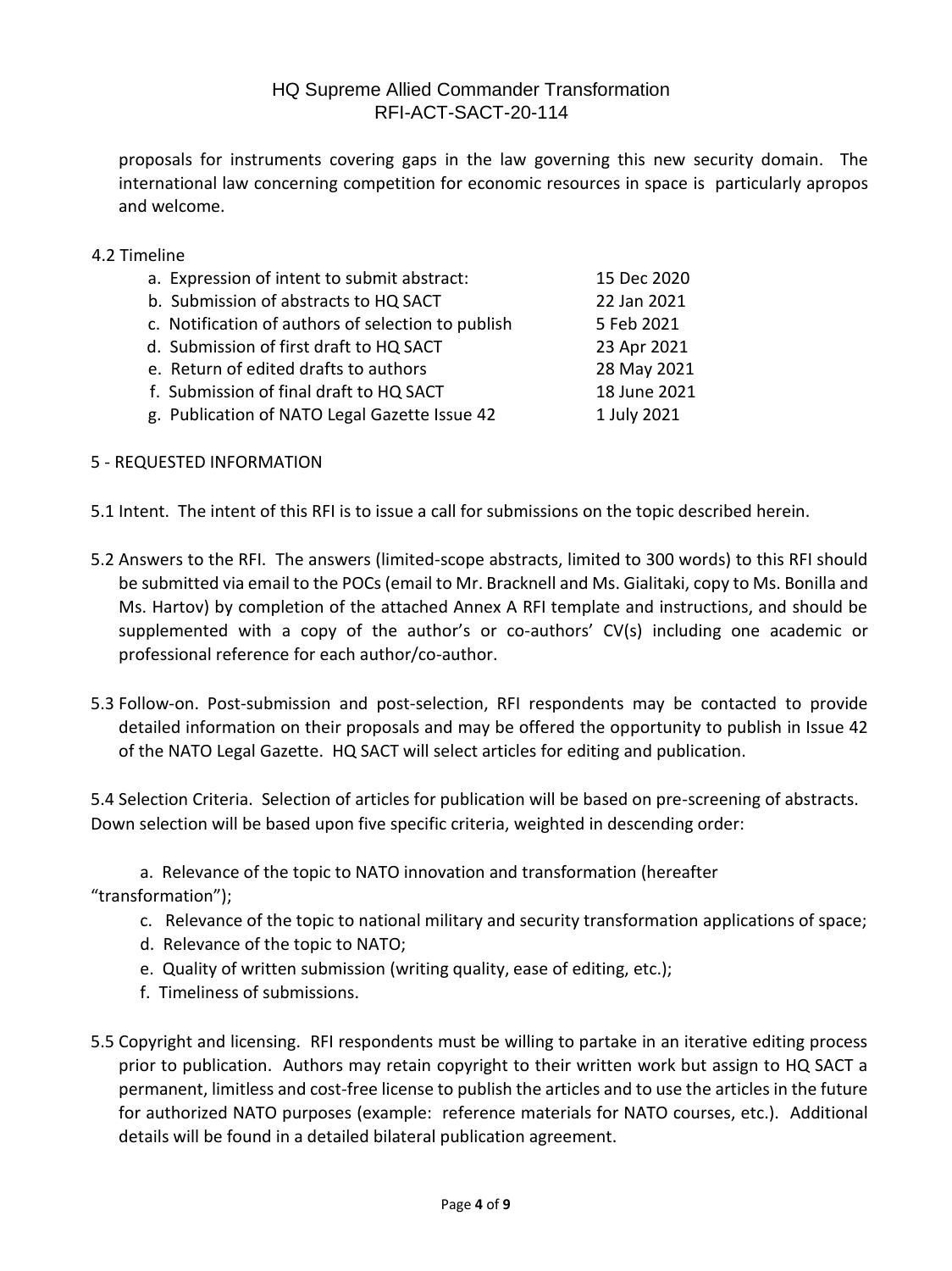- 5.6 Questions. Questions of a technical nature about this RFI announcement shall be submitted by email solely to the above-mentioned POCs (found on page 2). Accordingly, questions in an e-mail shall not contain proprietary and/or classified information. HQ SACT does not guarantee that questions received after 22 January 2021 will be answered. Questions (anonymized) and answers will be posted on the HQ SACT P&C website at: www.act.nato.int/contracting.
- 5.7 Response Date. See timeline.
- 5.8 Summary. This is a RFI only. The purpose of this RFI is to solicit written submissions for potential publication in the NATO Legal Gazette Issue 42. It does not create contractual rights or obligation nor does responding to the RFI confer any advantage on future solicitations or RFPS.

HQ SACT has not made a commitment to publish or procure any item or work, and release of this RFI shall not be construed as such a commitment, nor as authorization to incur cost for which reimbursement will be required or sought.

- Tonya Bonilla, ACT Contracting Officer Allied Command Transformation (ACT) NATO/HQ SACT Tel: (757) 747-3575, E-mail: tonya.bonilla@act.nato.int
- Butch Bracknell, HQ SACT Assistant Legal Advisor (Asst Editor) Tel: +1 (757) 747-3260, Email: Robert.Bracknell@act.nato.int
- Galateia Gialitaki, HQ SACT SEE Legal Assistant (Asst Editor) Tel: +32-6544-4388, Email: [Galateia.Gialitaki@shape.nato.int](mailto:Galateia.Gialitaki@shape.nato.int)
- Mette Hartov, HQ SACT Deputy Legal Advisor (Editor-in-Chief) Tel: +1(757)747-3883 Email: Mette.Hartov@act.nato.int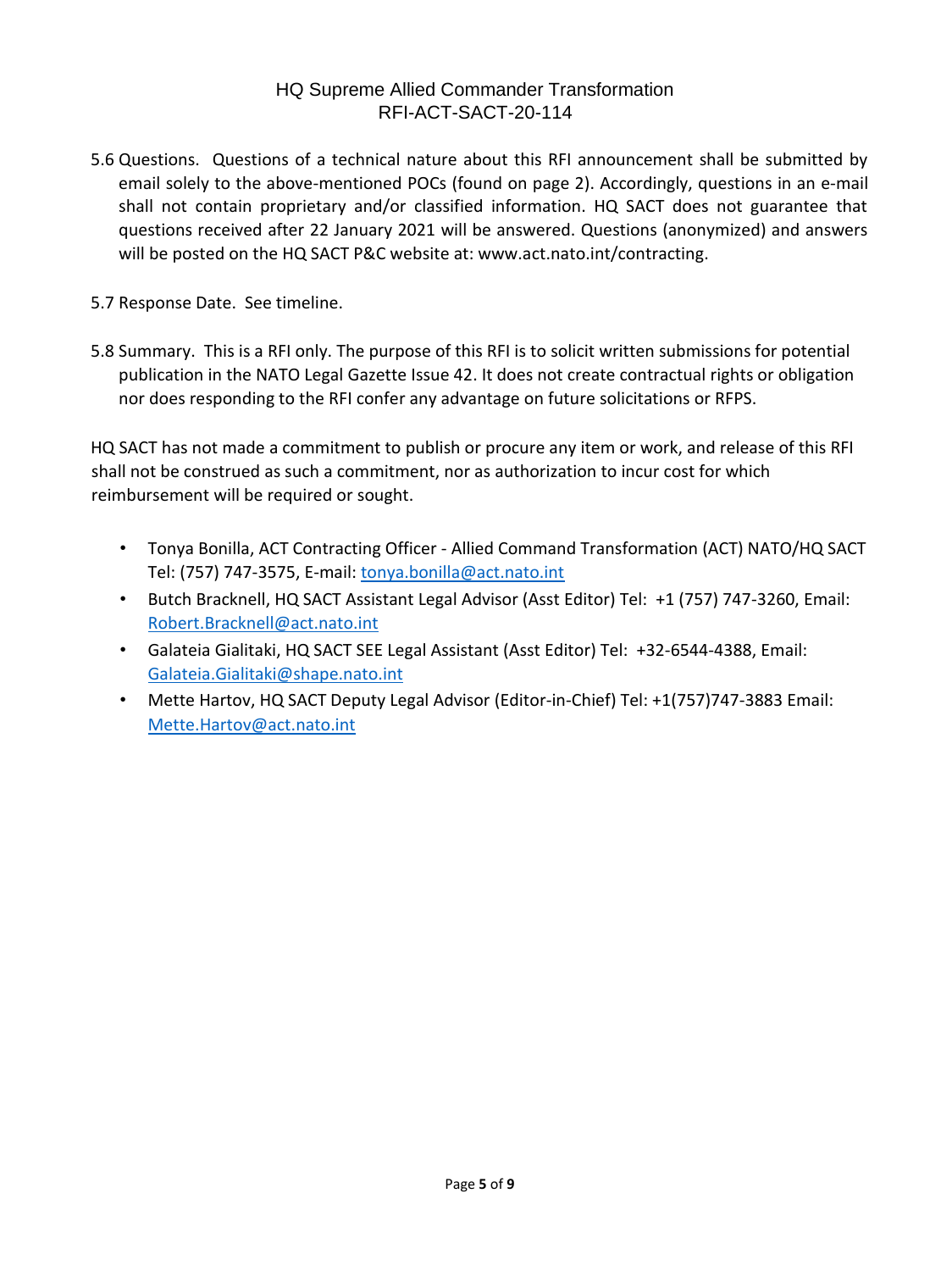### **RFI-ACT-SACT-20-114 (ANNEX A)**

#### **TEMPLATE FOR SUBMISSION AND INSTRUCTIONS FOR CONTRIBUTORS:**

#### *NATO LEGAL GAZETTE*

Template (may be submitted as Word or .pdf document, or the body of an email):

| Intended title of article: The Communication of the Communication of the Communication of the Communication of |
|----------------------------------------------------------------------------------------------------------------|
|                                                                                                                |

Text of Abstract: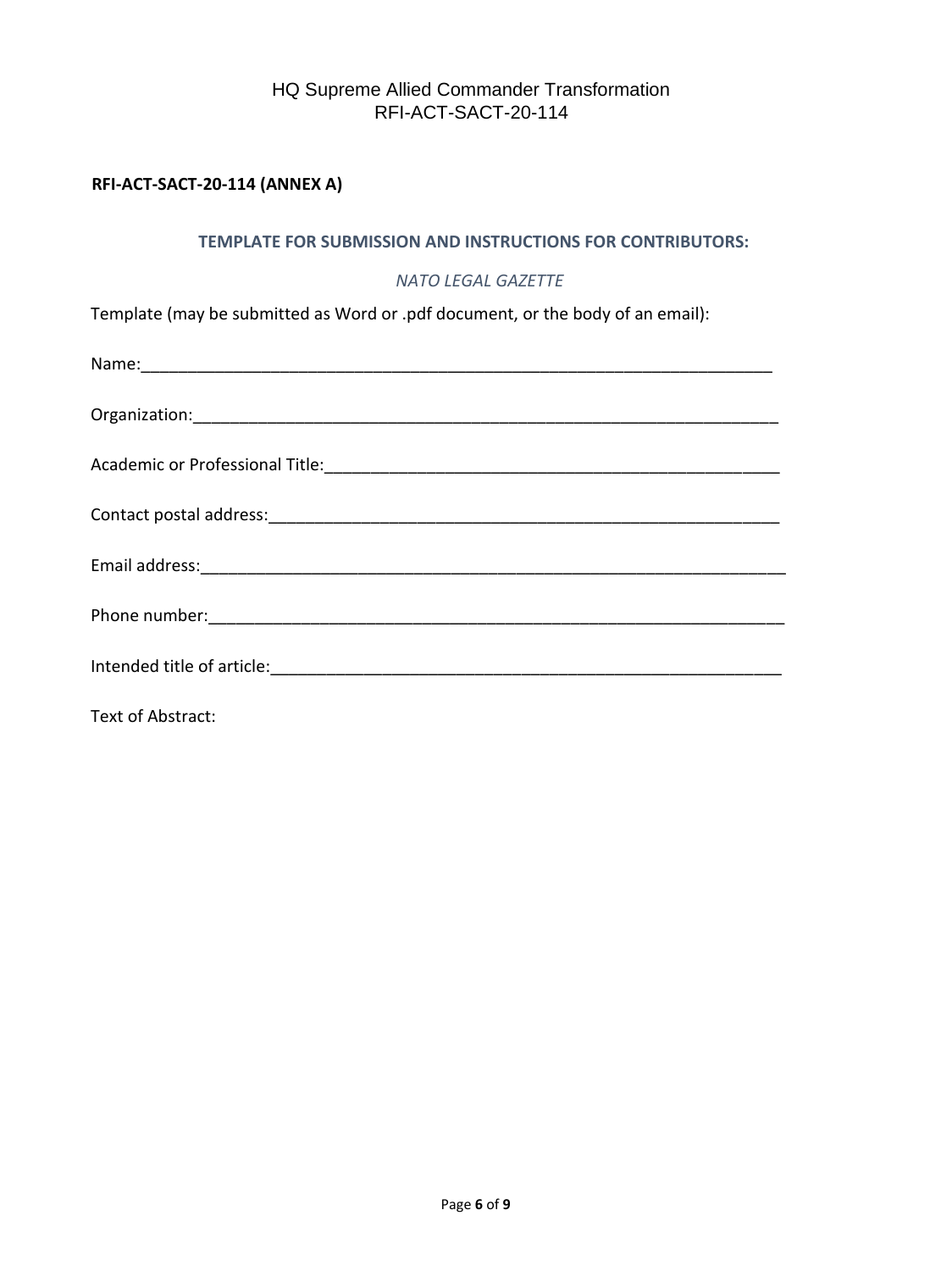### **Instructions for Contributors**

The *NATO Legal Gazette* is a transformational outreach publication of Headquarters Supreme Allied Commander Transformation (HQ SACT) for sharing of legal expertise and information. Its focuses on the legal aspects of topics, policies and doctrine affecting the North Atlantic Treaty Organization (NATO), NATO member nations and partner nations. It aims to provide practical, well-informed descriptions of the current challenges faced by the community of legal advisors and legal personnel who provide legal support to NATO and nations. The goal of each issue is to provide a collection of articles authored by legal academics and practitioners, based upon their professional insight and expertise on topics of interest to the large community of legal professionals working on NATO issues throughout the Alliance and the world.

The NATO HQ SACT Legal Office has the primary responsibility for developing, preparing and finalizing the *NATO Legal Gazette*. We accept submissions that could be of interest to legal personnel within NATO and would be relevant to our wide NATO legal community (legal advisors: civilian and military; government officials; industry executives and professionals; academic professionals; and other persons interested in legal matters related to NATO). Our aim is to deliver high quality articles that benefit this wide NATO legal community. We work closely with authors to edit and align submissions in order to publish a coherent product. However, submission does not guarantee publication.

### **Important notes:**

- **1.** The *NATO Legal Gazette* is prepared in accordance with the NATO Military Policy on Public Affairs MC 0457/2 (Military Decision) 8 February 2011, but is not a formally approved NATO document.
- **2.** All contributory articles shall contain the following disclaimer: *"The views expressed in this article are solely those of the author and may not necessarily represent the views of NATO, Allied Command Operations, or Allied Command Transformation,"* as well as any additional disclaimer required by the author's employer.
- **3.** Each author is responsible for obtaining permission from her or his supervisor or employer to submit an article for release in the *NATO Legal Gazette*.
- **4.** Submitted articles should refer to the current and applicable NATO policies, decisions and publications when appropriate. Please, be aware that *NATO Legal Gazette* is a non-classified document released to the public via HQ SACT webpage and articles may not contain classified material or information.
- **5.** Personal Information: Please include a footnote with information about your professional credentials;

### **I. Article format:**

- Font: Century Gothic;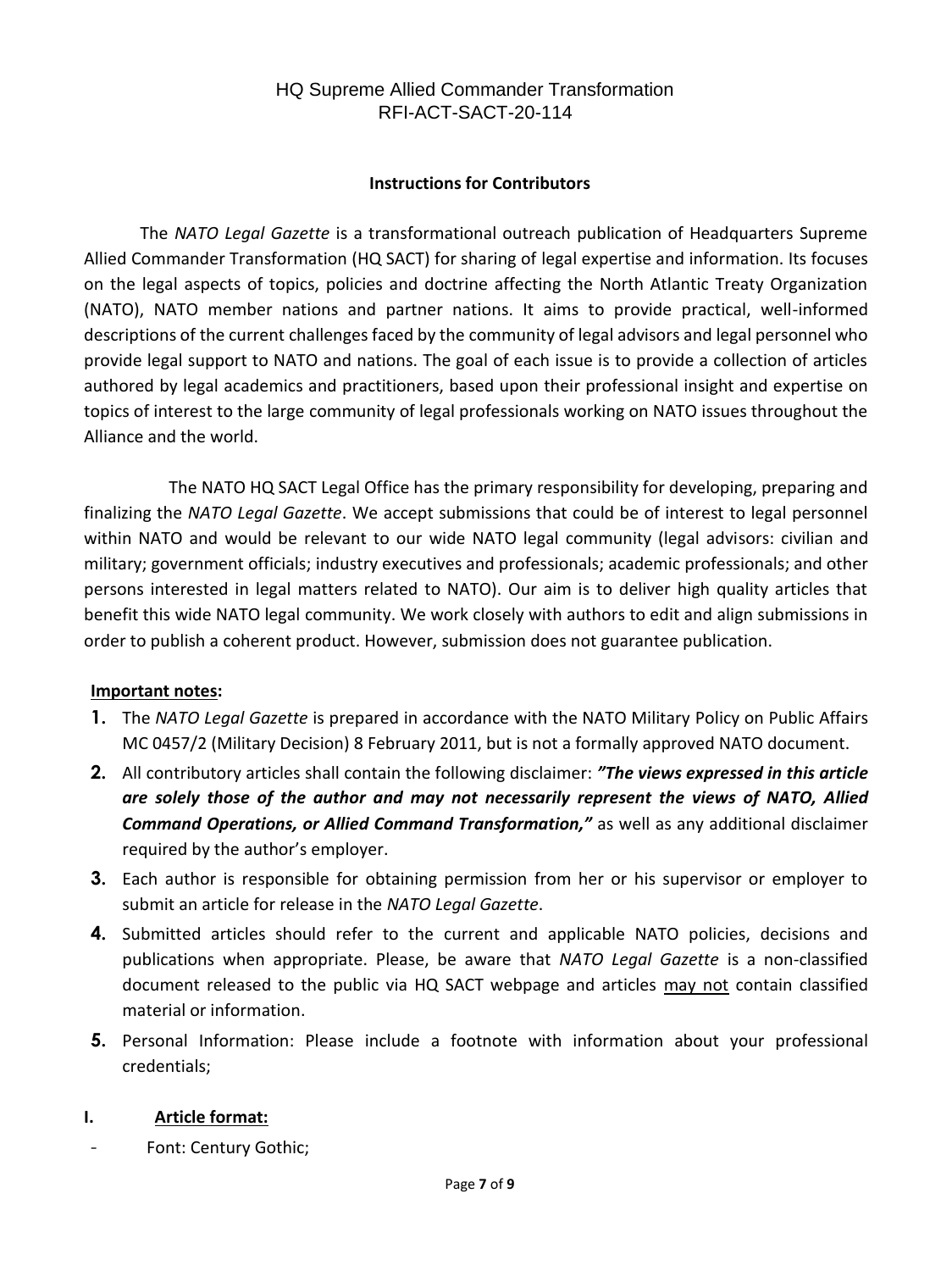- Font Size: 12;
- Spacing: 1.15;
- Alignment Justified;
- Headings Font Size and Style: 12 and Bold, alignment centre;
- Sub-headings Style: 12, **Bold** and **Underlined**;

# **II. Style**

-

1. *Language and spelling*: English using British English spelling;

2. *Structure*: to permit our multilingual readers to quickly understand the purpose of your article, please begin your introduction, *"by stating a problem they should care about. State your point, the solution to the problem, at or near the end of the introduction. In that point, introduce the important concepts that you will develop in what follows. Make everything that follows relevant to your point."*<sup>1</sup>

3. *Tables, graphs, maps and diagrams*: please, provide a brief description of what is illustrated, its source, and basis for use;

4. Articles in the *NATO Legal Gazette* do not contain an abstract or an individual table of content.

### **III. References**

- Footnotes: When citing references, please use footnotes and not endnotes. Please do not use a bibliography list in the end of your article.
- Follow the Oxford Standard for Citation of Legal Authorities: <https://www.law.ox.ac.uk/research-subject-groups/publications/oscola>
- Contributors are kindly requested to use the **'Quick reference guide'** when citing case-law, academic publications, websites and newspaper articles. When citing sources of international law, please use the **'OSCOLA 2006: citing international law section'**.

### **IV. Original work**

-

 $\overline{a}$ 

All articles submitted to the *NATO Legal Gazette* must the original work of the author or authors. Portions of any submitted article that contains previously published work should make reference to the previous work.

<sup>1</sup> Joseph M. Williams and Joseph Bizup, *Style, Lessons in Clarity and Grace (*page 261, 11th Edition*,* Pearson, 2014) See also: [http://homepage.smc.edu/brigstocke\\_jeremy/tenprinciples.htm](http://homepage.smc.edu/brigstocke_jeremy/tenprinciples.htm)